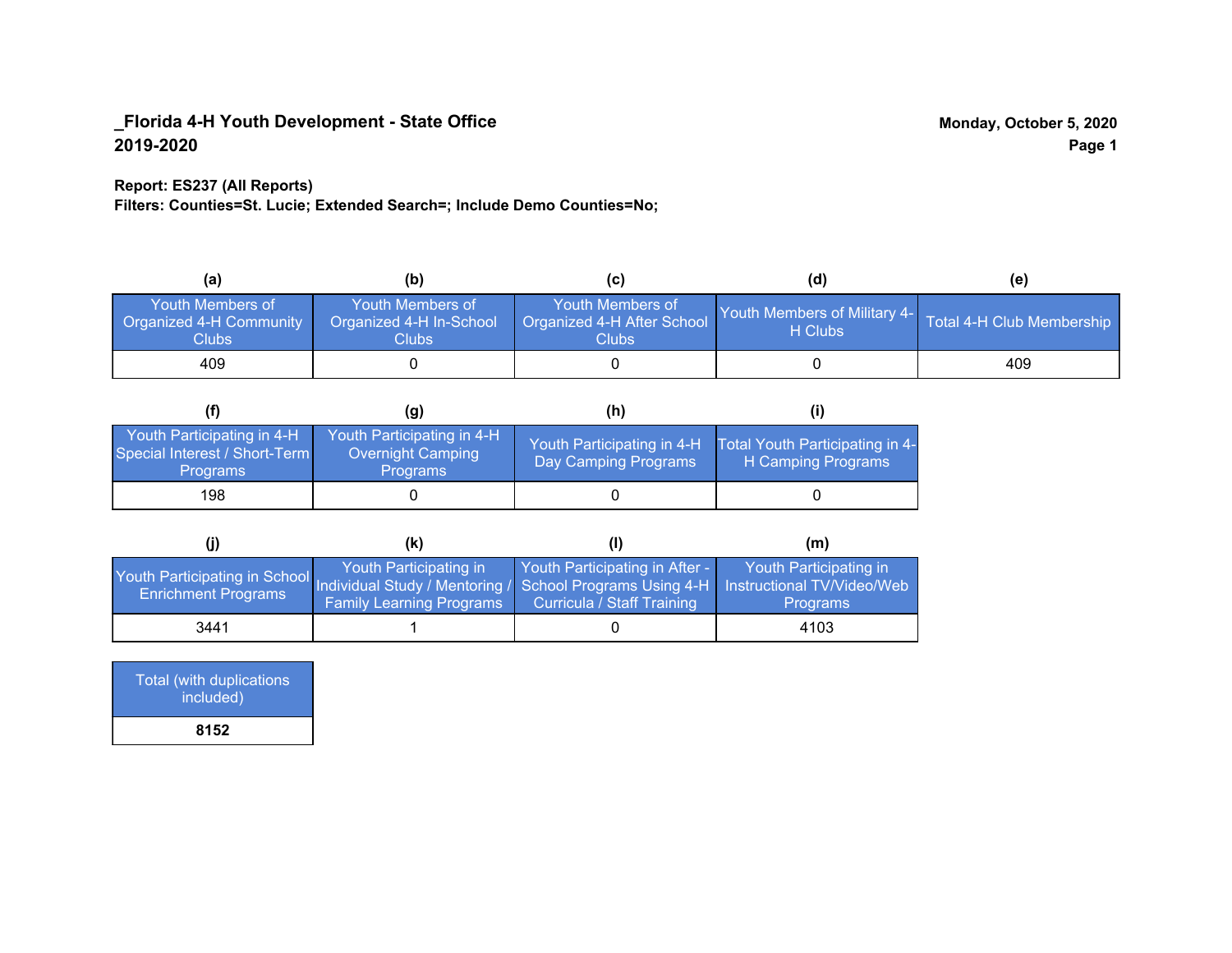**Report: ES237 (All Reports)**

**Filters: Counties=St. Lucie; Extended Search=; Include Demo Counties=No;**

# **School Grade (duplications eliminated)**

| Kinder | 1st  | 2nd' | 3rd  | 4th  | 5th | 6th | 7th/ | 8th | 9th |    |    |  | 10th 11th 12th Post HS Not in School Special | <b>Total</b> |
|--------|------|------|------|------|-----|-----|------|-----|-----|----|----|--|----------------------------------------------|--------------|
| 779    | 2053 | 1104 | 1185 | 1249 | 341 | 128 | 117  | 122 | 46  | 65 | 45 |  |                                              | 7264         |

# **Gender of 4-H Youth Participants (duplications eliminated)**

| Male | Female | Total |
|------|--------|-------|
| 3471 | 3793   | 7264  |

# **Place of Residence of 4-H Youth Participants (duplications eliminated)**

| ∣ Farm | Towns of under 10,000 and<br>rural non-farm | Towns and cities (10,000-<br>50,000), and their suburbs | Suburbs of cities of over<br>50,000 | Central cities of over 50,000 | Total |
|--------|---------------------------------------------|---------------------------------------------------------|-------------------------------------|-------------------------------|-------|
| 64     | 40                                          | 140                                                     | 75                                  | 6945                          | 7264  |

# **Total 4-H Youth Participants (duplications eliminated)**

**Total** 

**<sup>7264</sup> Note: The four totals on this page should all match.**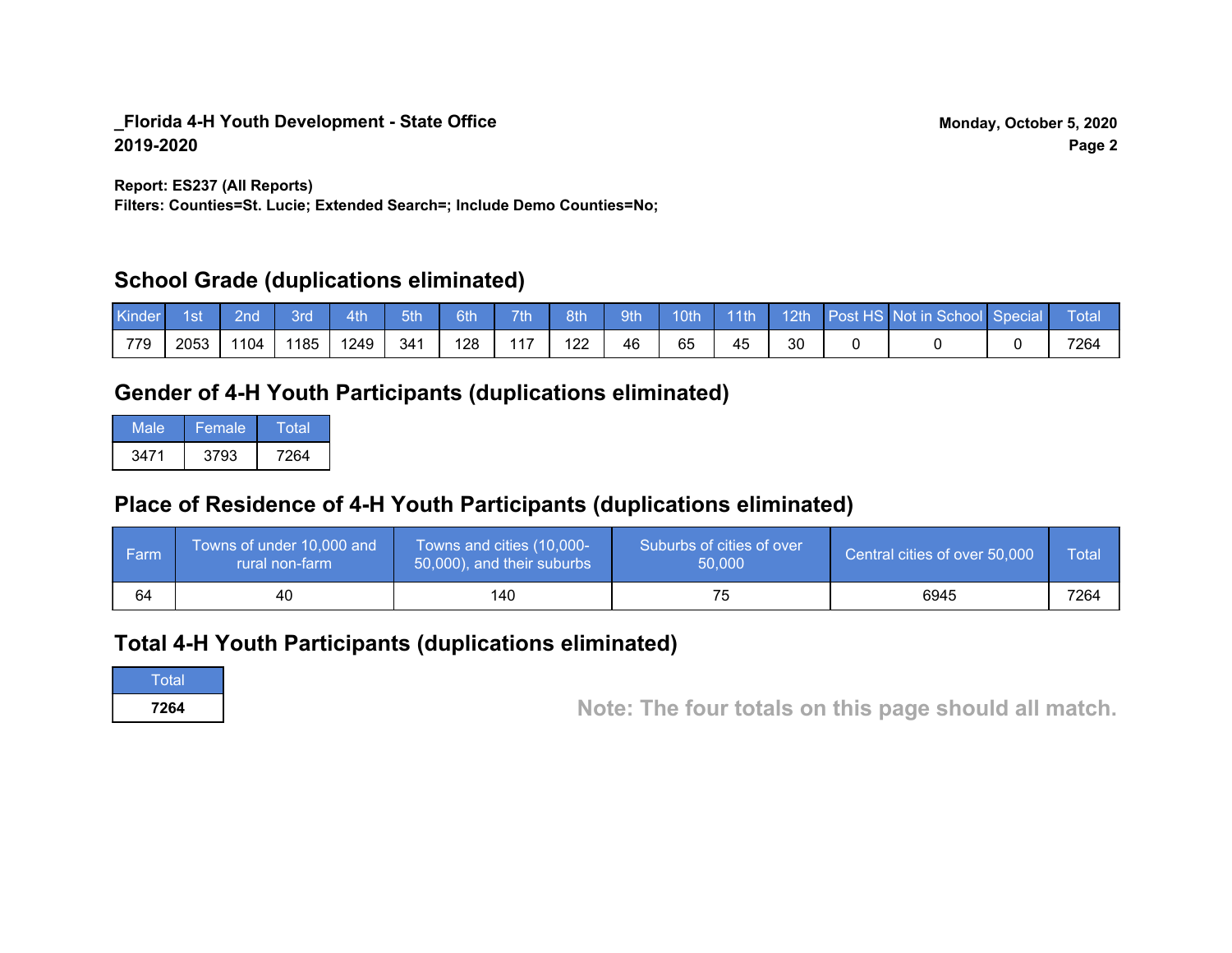**Report: ES237 (All Reports)**

**Filters: Counties=St. Lucie; Extended Search=; Include Demo Counties=No;**

| <b>ETHNICITY</b>          | <b>TOTAL YOUTH</b> |
|---------------------------|--------------------|
| <b>Hispanic or Latino</b> | 2077               |
| Not Hispanic or Latino    | 5187               |

Directions: Type in the appropriate numbers for your project. Ethnicity is separate from race. YOu should indicate an ethnicity category for each participant and all racial categories that apply to each participant (i.e. a participant of more than one race would be recorded in each applicable racial category). Ideally, your total participants should equal the total of numbers in your ethicity section. Totals of racial categories will be equal to or greater than your total participants if they all report racial information.

4-H Youth Participants: Any youth taking part in programs provided as a result of action by extension personnel (professional. Paraprofessional. And volunteer). This includes youth participation in programs conducted through 1862, 1890, and 1994 land-grant universities, EFNEP, urban gardening, and other programs that may not actually use the 4-H name and emblem with participants.

| <b>RACE</b>                               | <b>TOTAL YOUTH</b> |
|-------------------------------------------|--------------------|
| American Indian or Alaskan Native         | 2                  |
| Asian                                     | 32                 |
| <b>Black or African American</b>          | 2171               |
| Native Hawaiian or other Pacific Islander | 1                  |
| White                                     | 4649               |
| Youth Indicating More Than One Race       | 404                |
| <b>Undetermined</b>                       | 5                  |

**Page 3**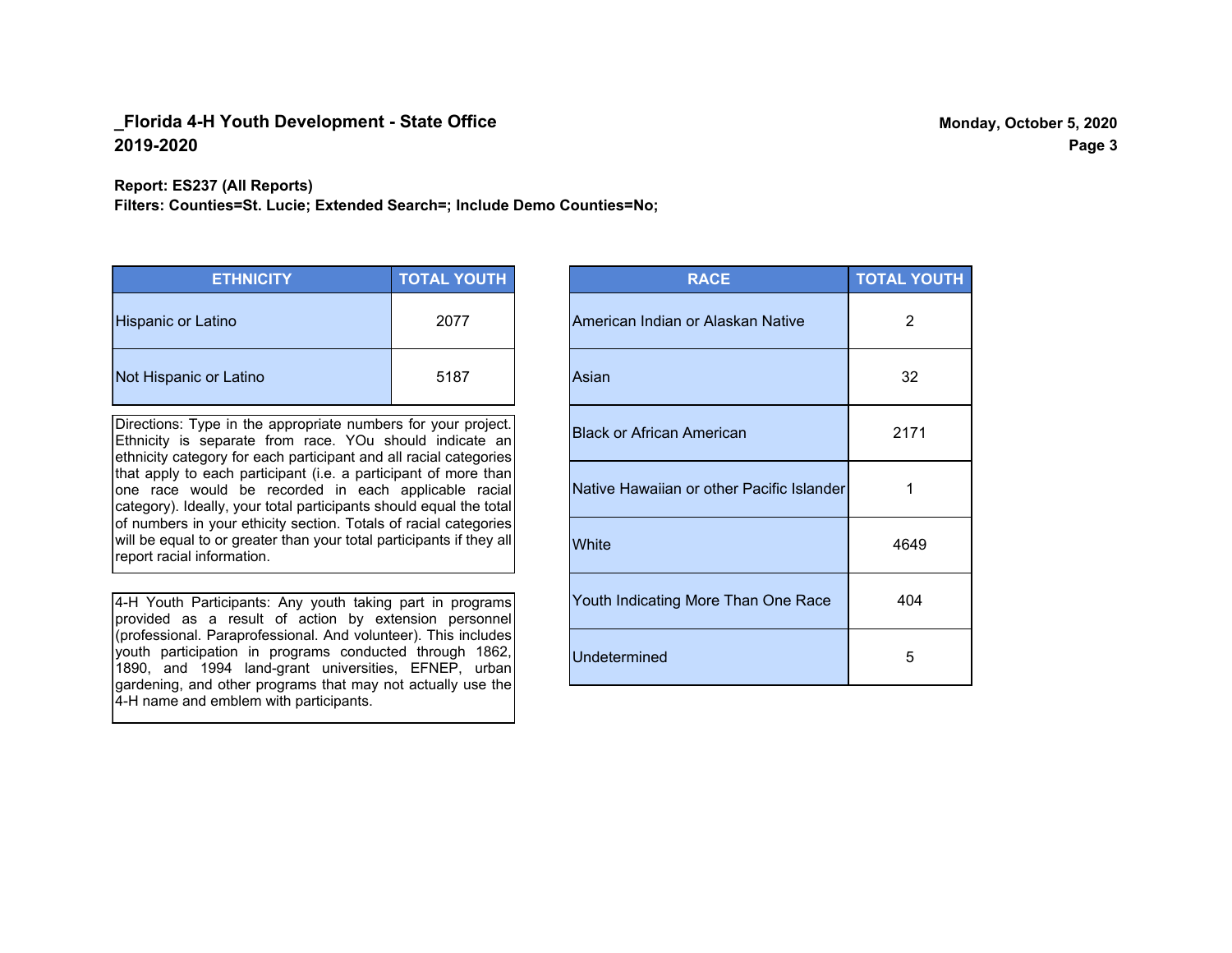**Report: ES237 (All Reports)**

**Filters: Counties=St. Lucie; Extended Search=; Include Demo Counties=No;**

| Total Number of<br><b>Adult Volunteers</b> | <b>Total Number of</b><br>Youth Volunteers | Total |
|--------------------------------------------|--------------------------------------------|-------|
| 194                                        | 59                                         | 253   |

Adult Volunteer: Unpaid support for the 4-H program by an individual beyond high school age.

Youth Volunteer: Unpaid support for the 4-H program by a person who has not yet graduated from high school.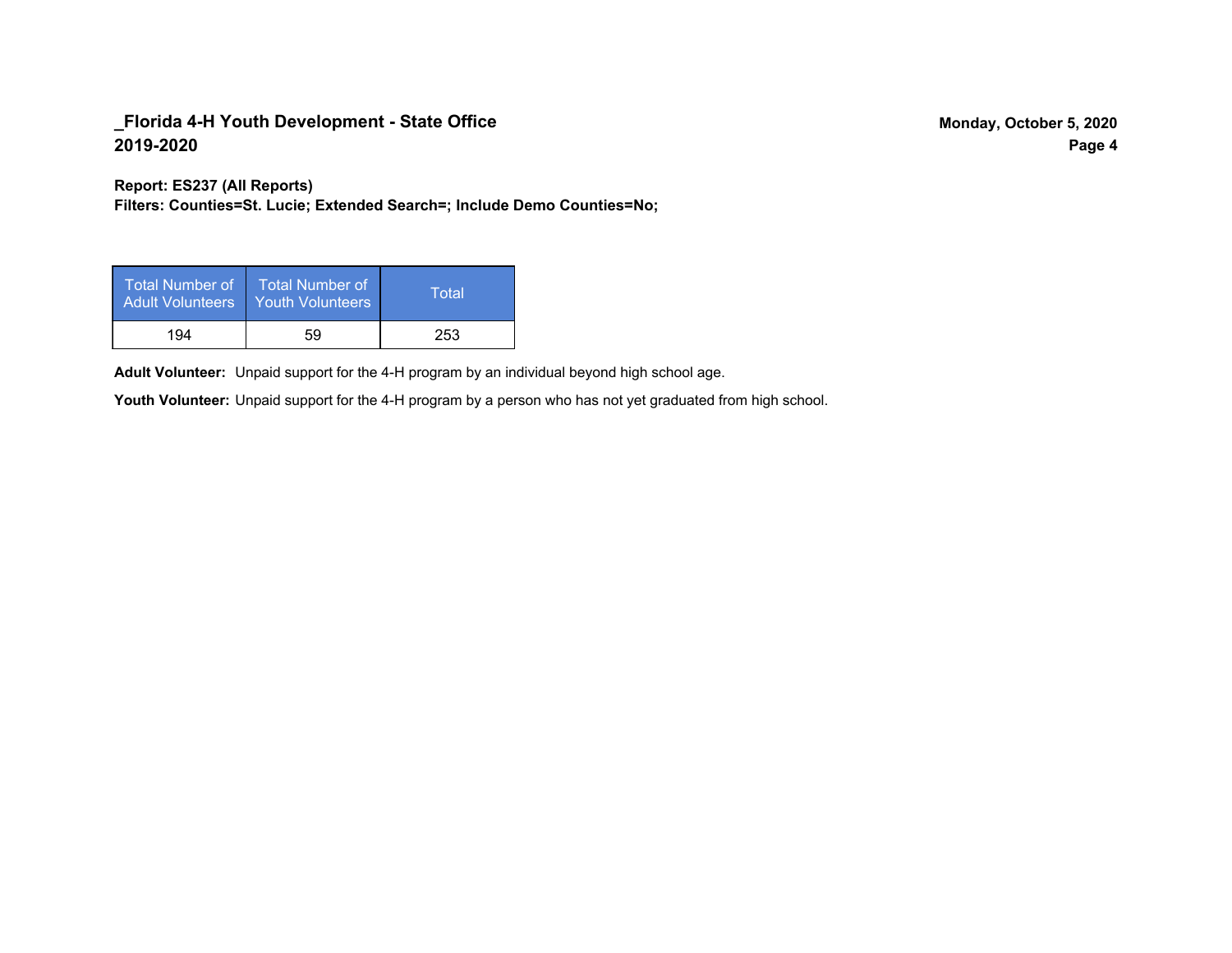### **Filters: Counties=St. Lucie; Extended Search=; Include Demo Counties=No; Report: ES237 (All Reports)**

| Ag in the Classroom                                   |      |
|-------------------------------------------------------|------|
| : Agriculture Awareness                               | 1496 |
| School Enrichment - Agriculture Awareness             | 398  |
| School Enrichment - Pizza Garden                      | 0    |
|                                                       | 1894 |
| <b>Animals</b>                                        |      |
| (4-H Cloverbuds- ANIMALS & PETS)-retired project      | 4    |
| (CAGED BIRDS) Retired Project                         | 0    |
| (GOATS) Retired Project                               | 0    |
| (GOATS-Pygmy) Retired Project                         | 0    |
| (HORSE - Advanced Horsemanship) Retired Project       | 0    |
| (HORSE -Horsemanship Science) Retired Project         | 0    |
| (LLAMAS AND ALPACAS)-retired project                  | 0    |
| (POCKET PETS) Retired Project                         | 0    |
| ANIMAL SCIENCES                                       | 0    |
| <b>BEEF</b>                                           | 35   |
| <b>CATS</b>                                           | 1    |
| <b>DAIRY CATTLE</b>                                   | 0    |
| <b>DOGS</b>                                           | 697  |
| GOATS (Dairy)                                         | 17   |
| GOATS (Meat)                                          | 1    |
| <b>HORSE</b>                                          | 108  |
| HORSE (Horseless Horse)                               | 0    |
| <b>PETS</b>                                           | 14   |
| <b>POULTRY</b>                                        | 80   |
| <b>RABBITS</b>                                        | 50   |
| <b>SHEEP</b>                                          | 0    |
| <b>SWINE</b>                                          | 96   |
|                                                       | 1103 |
| <b>Biological Sciences</b>                            |      |
| (4-H Cloverbuds-SCIENCE & TECHNOLOGY) Retired Project | 0    |
| (Marine/Aquatic- AQUARIUMS) Retired Project           | 0    |
| (Marine/Aquatic- WETLANDS) Retired Project            | 0    |
| (Sciences- WINGS) Retired Project                     | 0    |
| (Wildlife - Bats) Retired Project                     | 0    |
| (Wildlife - Butterflies- WINGS) Retired Project       | 0    |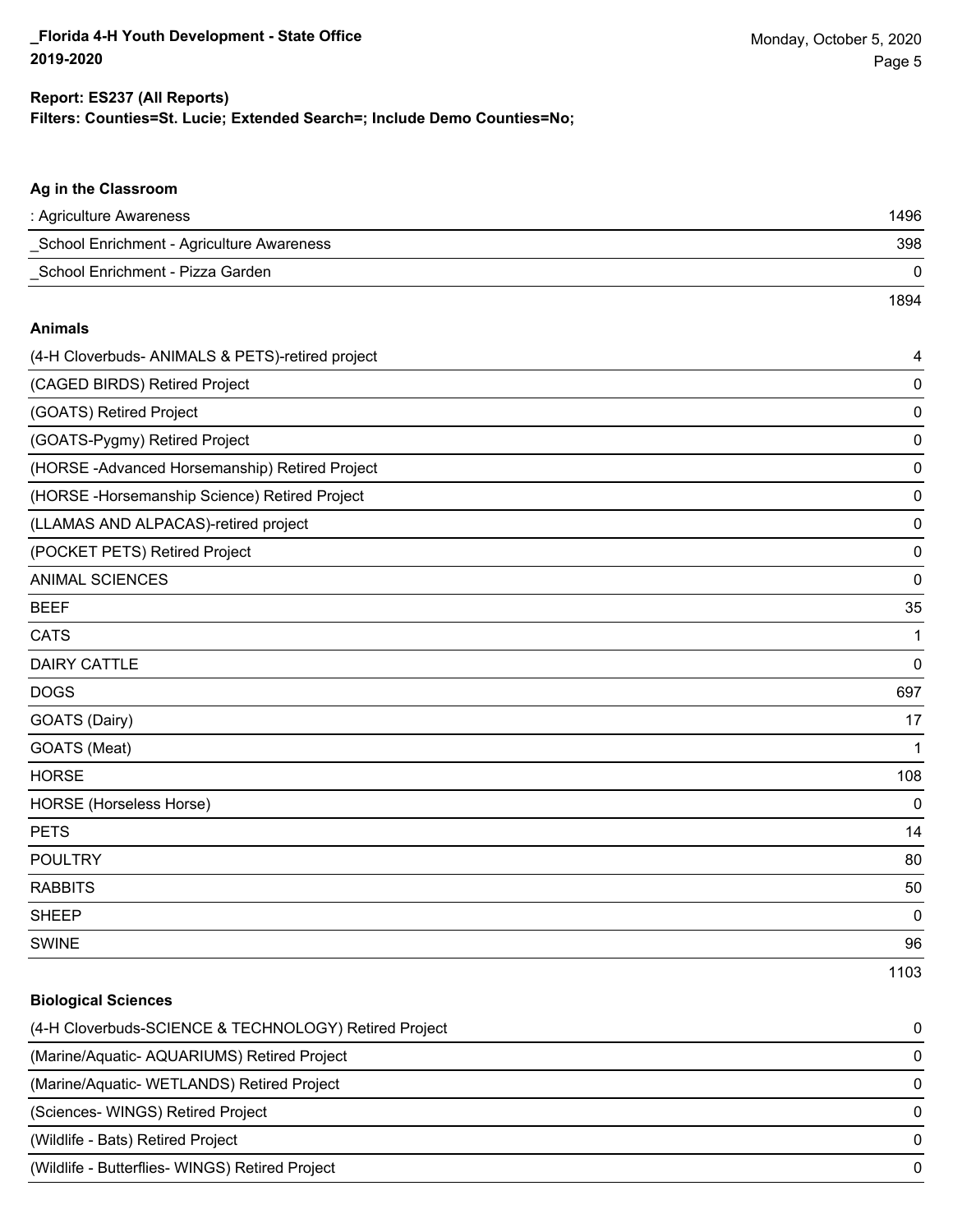#### **Report: ES237 (All Reports)**

**Filters: Counties=St. Lucie; Extended Search=; Include Demo Counties=No;**

| (Wildlife- BLUEBIRDS) Retired Project                     | $\pmb{0}$      |
|-----------------------------------------------------------|----------------|
| : ABCs of ENTOMOLOGY                                      | 239            |
| : Entomology-Apiary/Beekeeping                            | 0              |
| : Meat Sciences                                           | 0              |
| : Natural Sciences                                        | $\mathbf 0$    |
| School Enrichment - Embryology                            | 4014           |
| School Enrichment- Natural Sciences                       | 0              |
| <b>INSECTS (ENTOMOLOGY)</b>                               | 6              |
| MARINE SCIENCE AND AQUATIC SCIENCES                       | 420            |
| <b>SCIENCE DISCOVERY</b>                                  | 15             |
| <b>VETERINARY SCIENCE</b>                                 | 62             |
|                                                           | 4756           |
| <b>Civic Engagement</b>                                   |                |
| (4-H Cloverbuds- CITIZENSHIP)-retired project             | 0              |
| (Citizenship-INTERGENERATIONAL) Retired Project           | 0              |
| <b>CITIZENSHIP</b>                                        | $\mathbf 0$    |
| CITIZENSHIP-COMMUNITY SERVICE                             | $\mathbf 0$    |
| CULTURAL AND GLOBAL EDUCATION                             | 0              |
|                                                           | $\mathbf 0$    |
| <b>Communications and Expressive Arts</b>                 |                |
| (4-H Cloverbuds- COMMUNICATIONS) Retired Project          | 1              |
| (4-H Cloverbuds- VISUAL-LEISURE ARTS) Retired Project     | 0              |
| (FILMMAKING) Retired Project                              | $\mathbf 0$    |
| (LEISURE ARTS- Arts & Crafts) Retired Project             | 0              |
| (Leisure Arts- COLLECTIBLES) Retired Project              | $\mathbf 0$    |
| (PHOTOGRAPHY) Retired Project                             | 1              |
| (PUBLIC SPEAKING) Retired Project                         | 0              |
| (VISUAL ARTS) Retired Project                             | $\mathbf 0$    |
| School Enrichment - 4-H Tropicana Public Speaking Program | $\mathbf 0$    |
| <b>COMMUNICATIONS AND PUBLIC SPEAKING</b>                 | $\mathbf 0$    |
| <b>EXPRESSIVE ARTS</b>                                    | $\overline{2}$ |
| <b>VISUAL ARTS</b>                                        | 4              |
| <b>Community / Volunteer Service</b>                      | 8              |

(Citizenship-PUBLIC ADVENTURES) Retired Project 0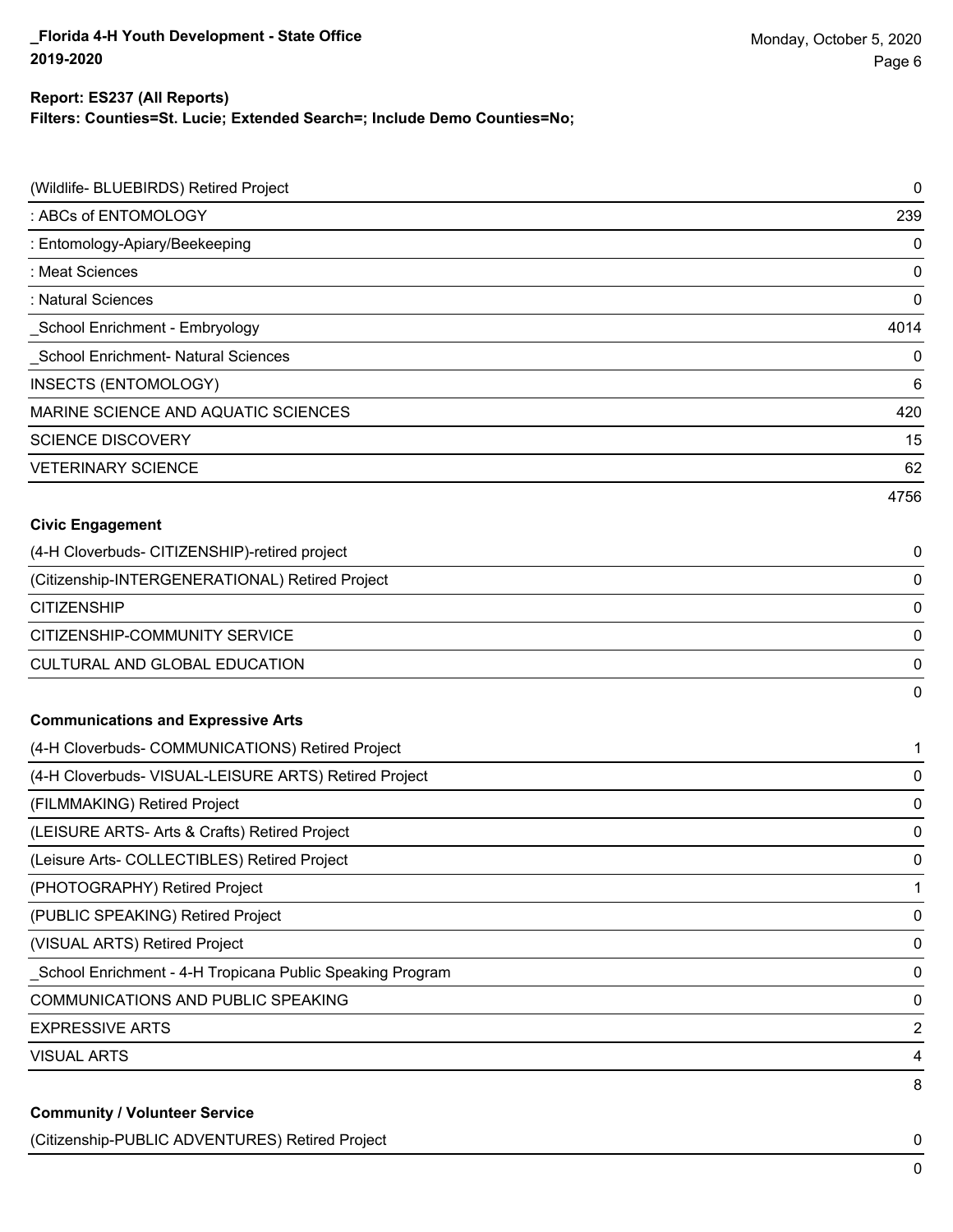**Consumer and Family Science**

### **Filters: Counties=St. Lucie; Extended Search=; Include Demo Counties=No; Report: ES237 (All Reports)**

| (4-H Cloverbuds- CLOTHING) Retired project                   | 0   |
|--------------------------------------------------------------|-----|
| (CHILD DEVELOPMENT Babysitting) Retired Project              | 0   |
| (Clothing - SELECTION) Retired Project                       | 0   |
| (Clothing - SEWING) Retired Project                          | 0   |
| (Clothing-Sewing- QUILTING) Retired Project                  | 0   |
| (CONSUMER EDUCATION AND SHOPPING) Retired Project            | 0   |
| (Human Development - Talking with TJ) Retired Project        | 0   |
| (HUMAN DEVELOPMENT) Retired Project                          | 0   |
| (Human Development-CHOICES) Retired Project                  | 0   |
| (Money Management -FINANCIAL CHAMPIONS) Retired Project      | 0   |
| : Consumer Choices Event                                     | 0   |
| 4-H CLOVERBUDS                                               | 79  |
| Animal Science- ALL ABOUT ANIMALS                            | 0   |
| Animal Sciences- LIVESTOCK JUDGING                           | 0   |
| Animals-PETS/SMALL ANIMALS                                   | 0   |
| CHILD DEVELOPMENT & CHILD CARE                               | 0   |
| Citizenship-SERVICE LEARNING                                 | 0   |
| <b>CLOTHING &amp; SEWING</b>                                 | 2   |
| <b>Exploring Farm Animals</b>                                | 0   |
| Hog-n-Ham Project                                            | 0   |
| Marine Science                                               | 0   |
| MONEY MANAGEMENT                                             | 0   |
| Performing Arts-DANCE/MOVEMENT                               | 0   |
| Pet Pals                                                     | 0   |
| Plant Pals, K-3 (5-8 yrs)                                    | 0   |
| test                                                         | 0   |
| Wildlife - Birds                                             | 0   |
|                                                              | 81  |
| <b>Environmental Education / Earth Sciences</b>              |     |
| (4-H Cloverbuds- ENVIRONMENT-Earth Sciences) Retired Project | 0   |
| : Recycling                                                  | 0   |
| : Water Education                                            | 0   |
| School Enrichment - Project Learning Tree                    | 0   |
| School Enrichment- Environmental Sciences                    | 650 |
| <b>EARTH SCIENCES</b>                                        | 3   |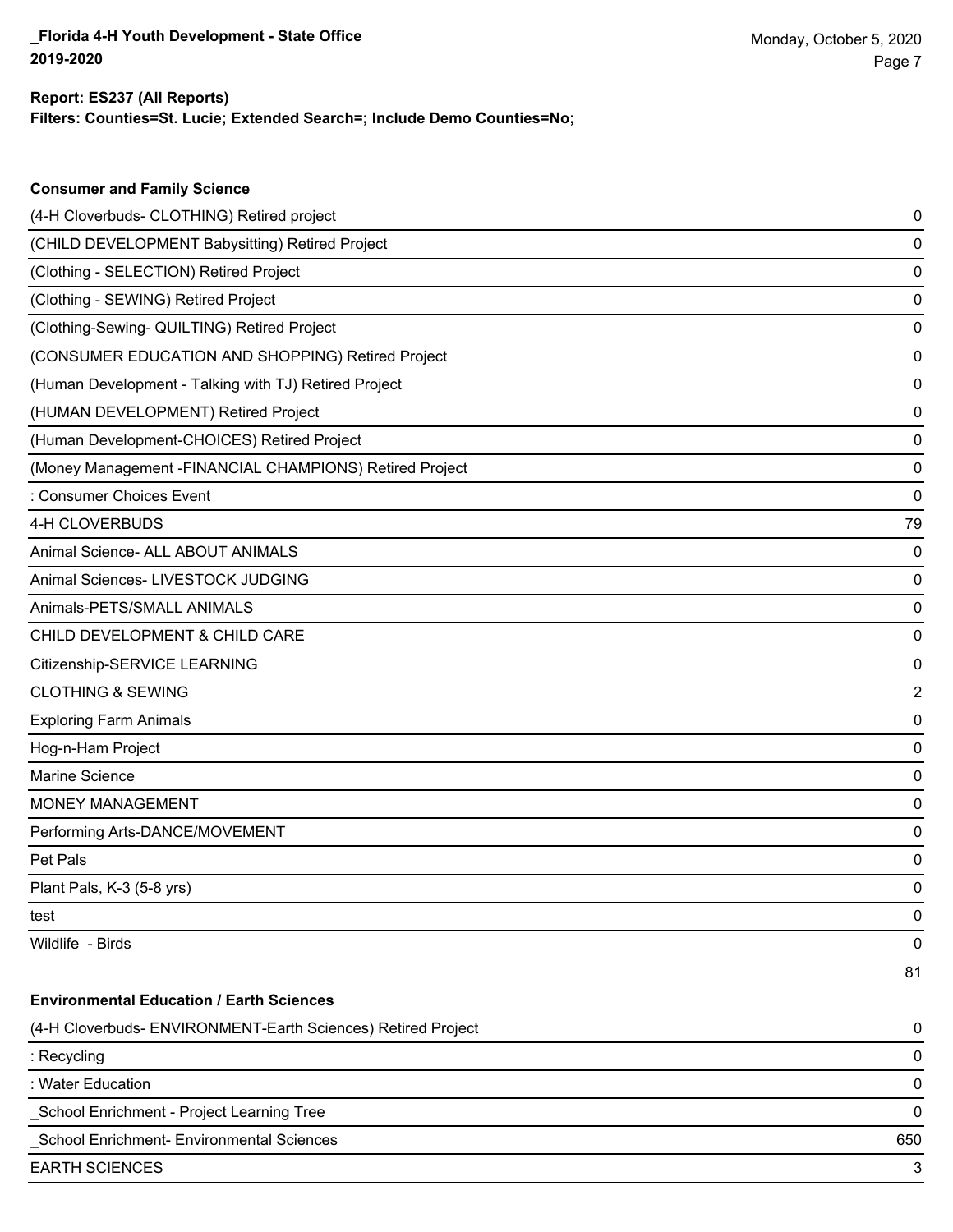3

#### **Report: ES237 (All Reports)**

**Filters: Counties=St. Lucie; Extended Search=; Include Demo Counties=No;**

| <b>ENERGY</b>                  | 0              |
|--------------------------------|----------------|
| <b>ENVIRONMENTAL SCIENCES</b>  | 106            |
| <b>FORESTRY</b>                | 0              |
| <b>OUTDOOR EDUCATION</b>       | $\overline{2}$ |
| SOIL AND WATER SCIENCES        | 0              |
| <b>SPORTFISHING</b>            | 0              |
| <b>SS - SHOOTING SPORTS</b>    | 7              |
| <b>SS-ARCHERY</b>              | 0              |
| SS-HUNTING 10y/o               | 0              |
| SS-MUZZLELOADING 12y/o         | 0              |
| SS-RIFLE, AIR                  | 0              |
| SS- RIFLE, SMALL BORE          | 0              |
| SS-SHOTGUN 10y/o               | 0              |
| <b>WILDLIFE &amp; HABITATS</b> | 231            |
|                                | 999            |

# **Foods and Nutrition** (4-H Cloverbuds- FOODS & NUTRITION) Retired Project 0 (Food - SPORTS NUTRITION) Retired Project 0 (FOOD AND FOOD PRESERVATION SCIENCES) Retired Project 0 (FOOD PREP AND COOKING) Retired Project 0 (Food Prep- BREADS & BREADMAKING) Retired Project 0 (Food Prep- DAIRY FOODS) Retired Project 0 (Food Prep- MICROWAVE MAGIC) Retired Project 0 (Food Science- FOOD PRESERVATION) Retired Project 0 \_School Enrichment - Up for the Challenge 0 \_School Enrichment - YUM 0 \_School Enrichment - YUMMEE 0 \_School Enrichment- Nutrition 0 FOOD & NUTRITION 3 **Health**

| (Health-HEALTH ROCKS) Retired Project       |              |
|---------------------------------------------|--------------|
| (HEALTH: PHYSICAL ACTIVITY) Retired Project | <sup>0</sup> |
| : Healthy Living                            |              |
| PERSONAL WELL BEING                         | <sup>0</sup> |
|                                             |              |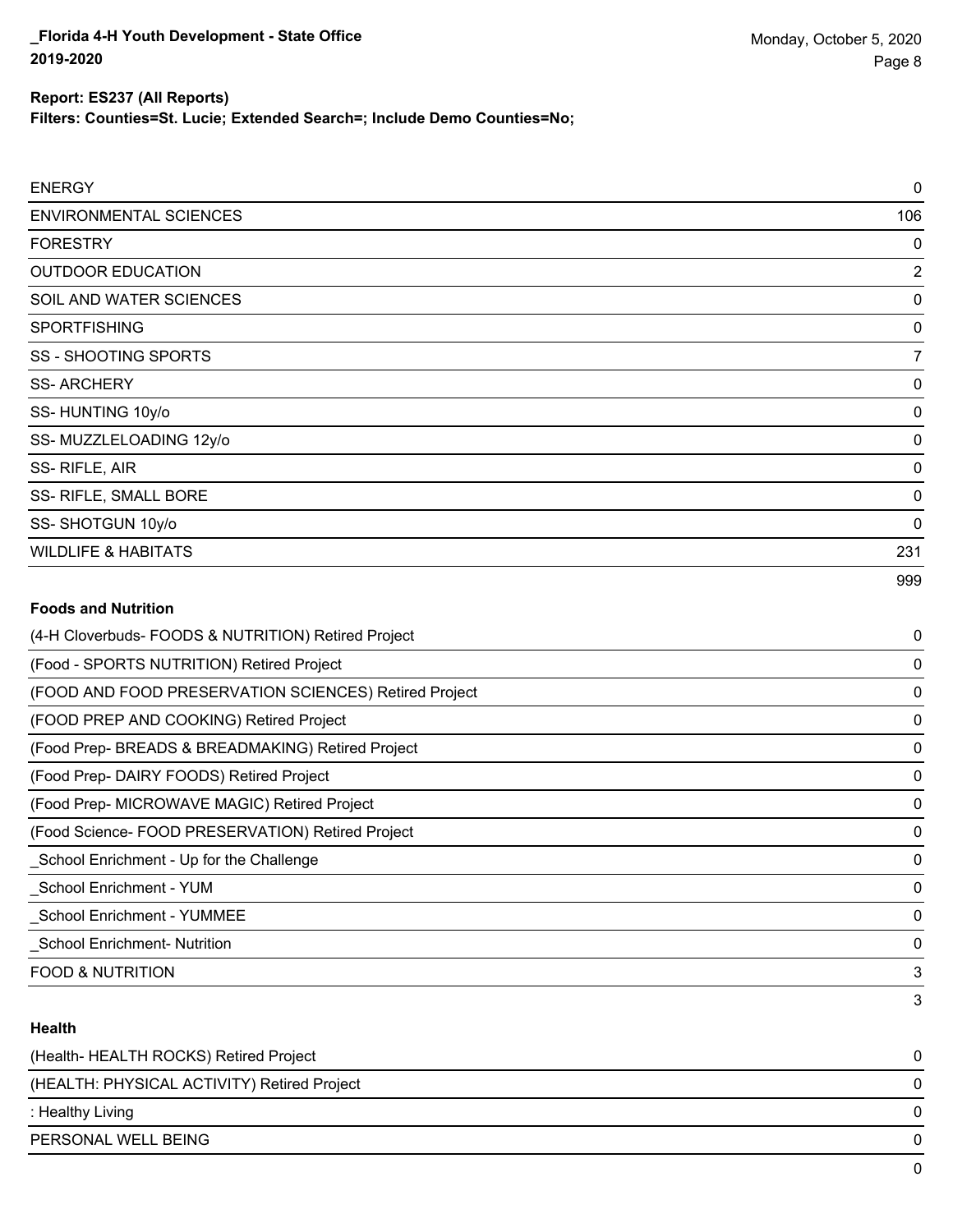# **Report: ES237 (All Reports)**

**Filters: Counties=St. Lucie; Extended Search=; Include Demo Counties=No;**

| <b>Leadership and Personal Development</b>                 |    |
|------------------------------------------------------------|----|
| (4-H Cloverbuds- LEADERSHIP) Retired Project               | 0  |
| (4-H Cloverbuds_DISCOVERY Projects) Retired Project        | 0  |
| (Home Environment- CHANGING SPACES) Retired Project        | 0  |
| (Plant Sciences - Mowing for Money) Retired Project        | 0  |
| (Workforce Prep- CAREER DEVELOPMENT) Retired Project       | 0  |
| (Workforce Prep- ENTREPRENEURSHIP) Retired Project         | 0  |
| : Character Education                                      | 40 |
| : Personal Development                                     | 0  |
| <b>EXPLORING 4-H</b>                                       | 3  |
| LEADERSHIP DEVELOPMENT                                     | 51 |
| <b>WORKPLACE PREPARATION</b>                               | 0  |
|                                                            | 94 |
| <b>Personal Safety</b>                                     |    |
| (Health and Safety- ATV SAFETY) Retired Project            | 0  |
| (Health- EMERGENCY PREPARDNESS) Retired Project            | 0  |
| <b>ATV SAFETY</b>                                          | 0  |
| <b>SAFETY</b>                                              | 0  |
|                                                            | 0  |
| <b>Physical Sciences</b>                                   |    |
| (ASTRONOMY) Retired Project                                | 0  |
| : Weather and Climate                                      | 0  |
| <b>AEROSPACE</b>                                           | 1  |
|                                                            | 1  |
| <b>Plant Science</b>                                       |    |
| (4-H Cloverbuds- PLANT SCIENCES-Gardening) Retired Project | 0  |
| (GROWING CITRUS) Retired Project                           | 0  |
| (Plant Sciences-GARDENING) Retired Project                 | 0  |
| (Plants - Gardening - FLOWERS) Retired Project             | 0  |
| (Plants - Gardening - VEGETABLES) Retired Project          | 0  |

(Plants -Gardening-CONTAINER GARDENING) Retired Project 0

\_School Enrichment- Gardening and Plants 0

GARDENING AND PLANTS 152

GARDENING AND PLANTS: JR MASTER GARDENER 0